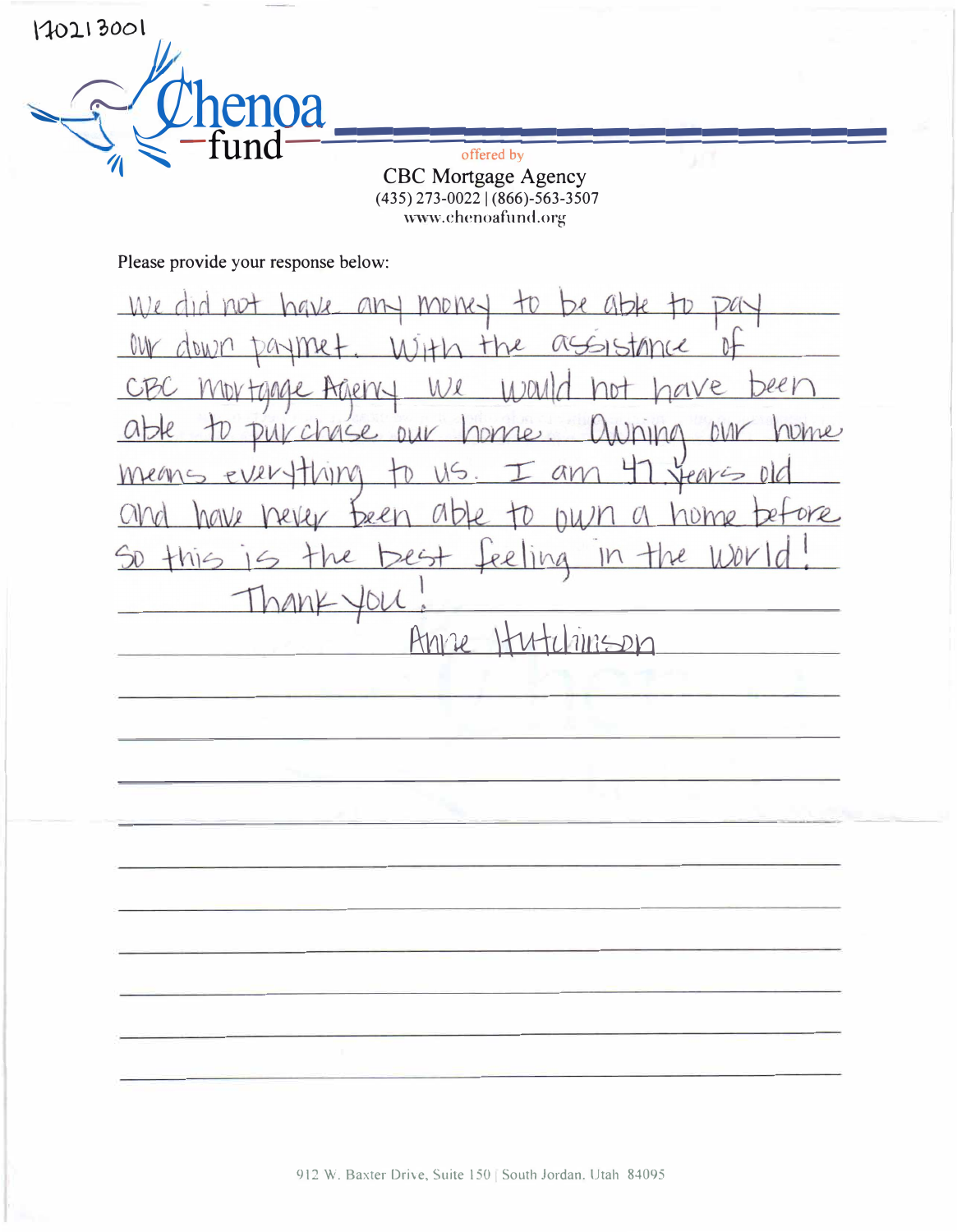

Offered By<br>CBC Mortgage Agency<br>866-563-3507

Please provide your response below:

M SO MUCh for your help With MW imitu so glad once, and  $MES$  $\alpha$  Y Vrogram!  $\mathcal{F} \rho$ naturally  $91 \mathcal{M}$ Vaying D MAN -2  $\sqrt{\mathsf{M}}$  $US$  $tvcl$  $11$  $060$ MM arc yma nome; torevex  $\mathcal O$ Λ١

912 W. Baxter Drive, Suite 150 | South Jordan, Utah 84095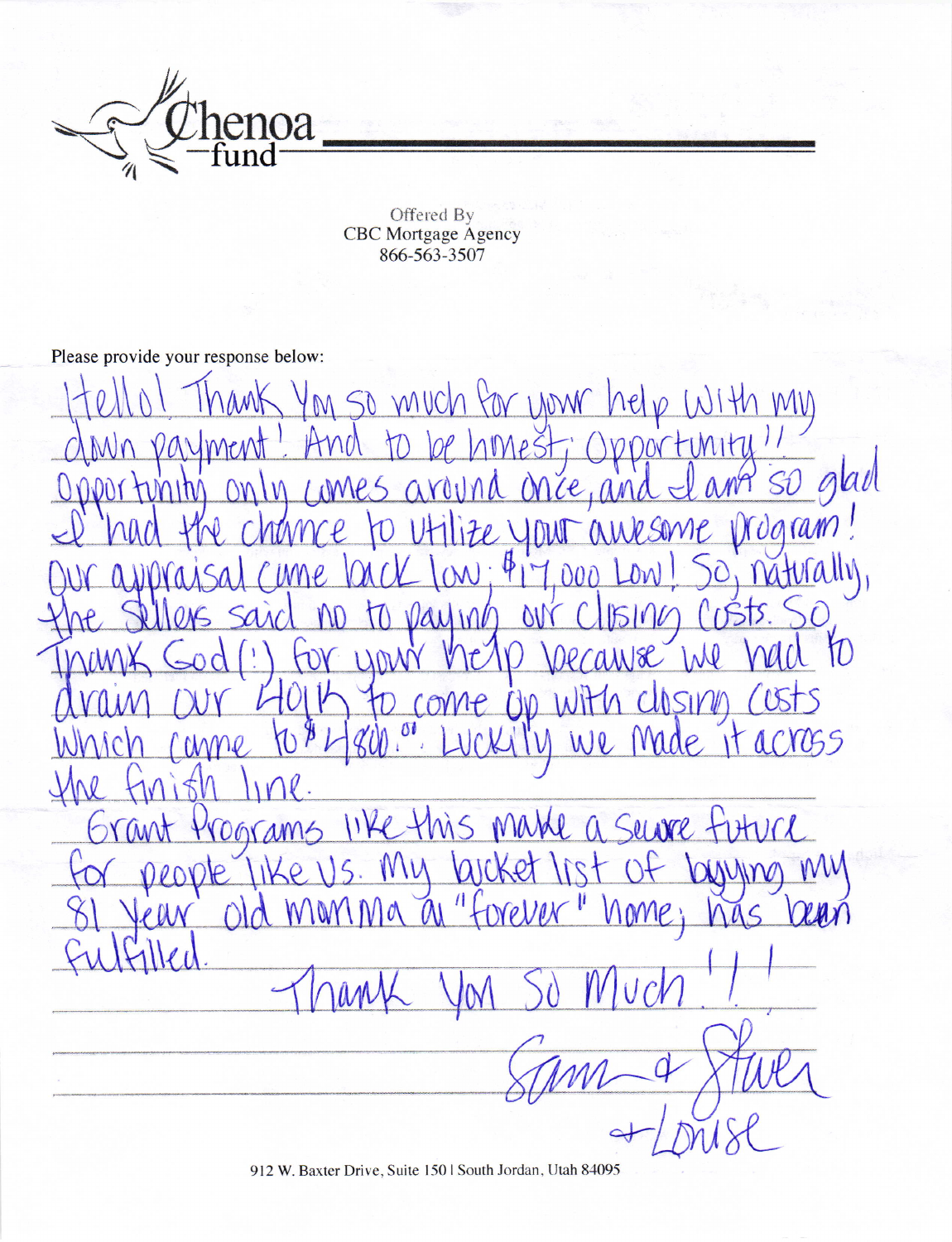## **Minorities**

I am answering this from two different angles. From the perspective of a buyer and from someone who works with Chenoa Fund. Explaining my answers above: I would answer 100% as the company I work for owns the DPA program, Chenoa Fund. It definitely affects minorities as many of the borrowers are classified as such, but it would essentially affect anyone needing assistance in coming

up with a down payment for their home. Especially right now. Homes are so very expensive. I bought my home nearly 8 years ago at over \$100,000 less than it is valued today and my wages have not increased remotely enough to make up the difference. At the time we could not afford a downpayment, both of us over the age of 30 with full time jobs, steady work history and good credit. Luckily we had the VA program from my husbands service to help us out. See, it wasn't that we were a risk in terms of making payments on a home within our budget, it was having a good down payment that would have been a struggle. I can certainly see how others would struggle with the same thing, not to mention the cost of homes as it is. My sister and my cousin are also in a similar position and though they make payments on everything else and have steady income and good credit, coming up with a downpayment is not so easy. Life is expensive.

I have worked for CBCMA for over a year. This obviously affects the number of loans that come through our office and therefor affects our job security in terms of The Chenoa Fund. When I came to work for this company I had spent years working for a company in a high stress position that aside from doing my best and making my employer happy, it wasn't as rewarding in terms of what I value. I like to volunteer and help people and find it rewarding to do good by others. When I learned what it is we do at CBCMA it was inspiring, not to mention that the company itself and its leaders and people are amazing and motivating. I love coming to work everyday, doing something that I know makes a difference, a positive difference in the world we live. Having a place to live, to take ownership of shouldn't be a thing of status, that only a certain group of people get to do. We all need shelter, every single person needs shelter, and being able to have something that is yours, that you are responsible for and can make your own is beyond anything you can put monetary value on. We all want better things for the ones we love, comfort, security, etc. When we want those things for others too, when we do things that help others to have a better life, be more successful, be engaged in the world around them, makes a better place for all of us to live. Children are the future and research is clear that children who grow up in a home that their parents own do much better in school and society as a whole. If we want that for our own children, then doesn't it make sense to want that for all children, so that the world our children make as adults will be better than the one we knew?! We have a responsibility to take action when there are injustices and disparities, because we can't rely on others, not even the government, who is tied up with it's own opposition in house and the many other issues that plague our society; it takes all of us working together for something better. There is no time to wait for others to make these decisions for us. We need the support of our government and leaders, certainly, but we have just as much power in us as they do, enough to make a difference. We may not have time to wait for the right person to hear us, we have to take matters into our own hands and do what needs to be done for the good of the country and all who live in it. We can do this. We can make the American dream a reality for anyone willing to put in the work to keep it going, but we all need a hand an some point and this is a good start for many. I do tend to get carried away when I am passionate about something, so forgive me, but is all comes from the heart. Thank you!

L Barrett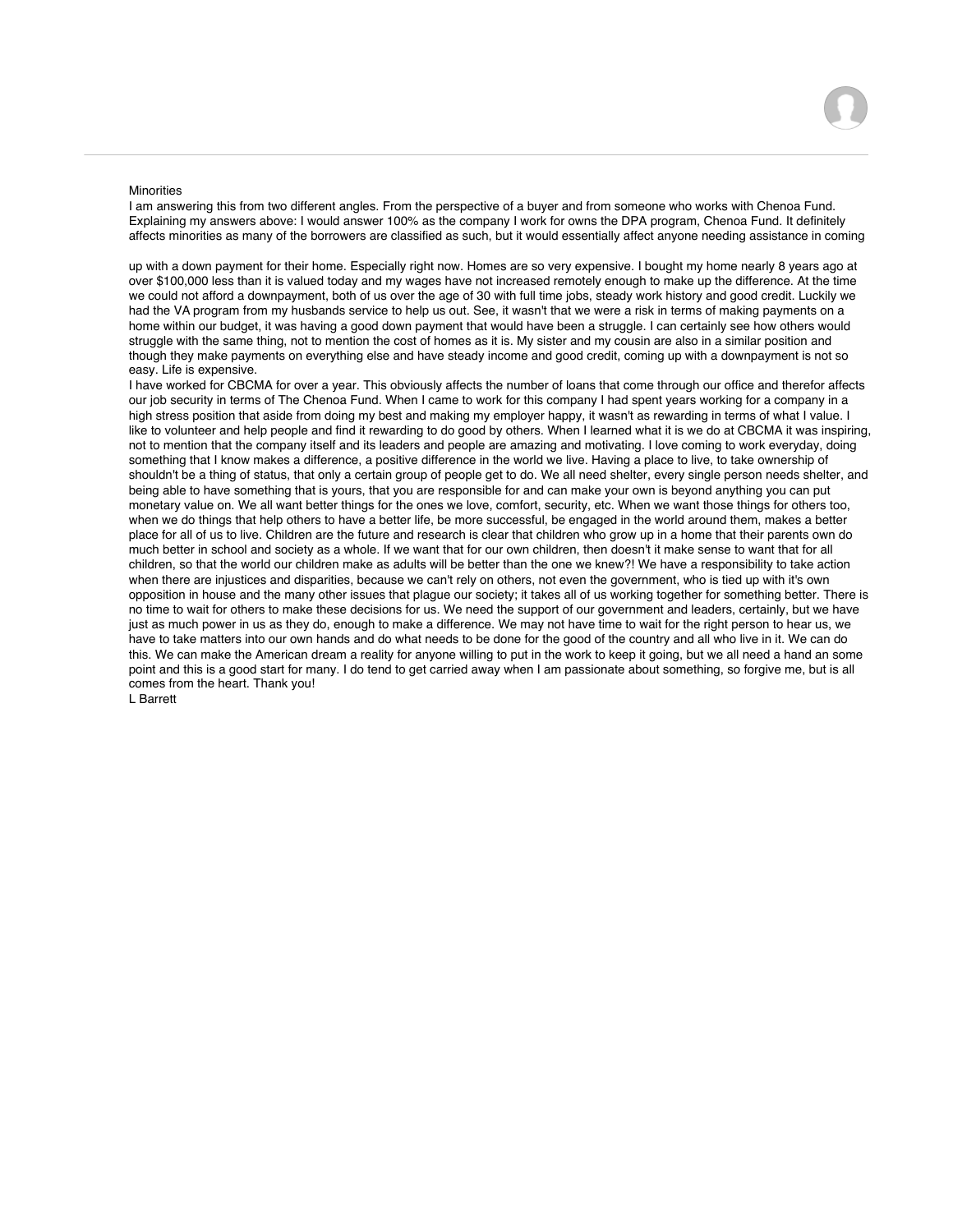**Minority homebuyers will be most affected by this rule. Are you a minority?** No

**If you had not had this down payment assistance, how long would it have taken you to buy a home?** 3+ years

**Many people Chenoa Fund helps are first generation homeowners. Were your parents/guardians homeowners?** Yes

**Please provide any additional thoughts regarding why homeownership is important to you, and why Chenoa Fund should be allowed to continue its work.**

**Name:** M Mathis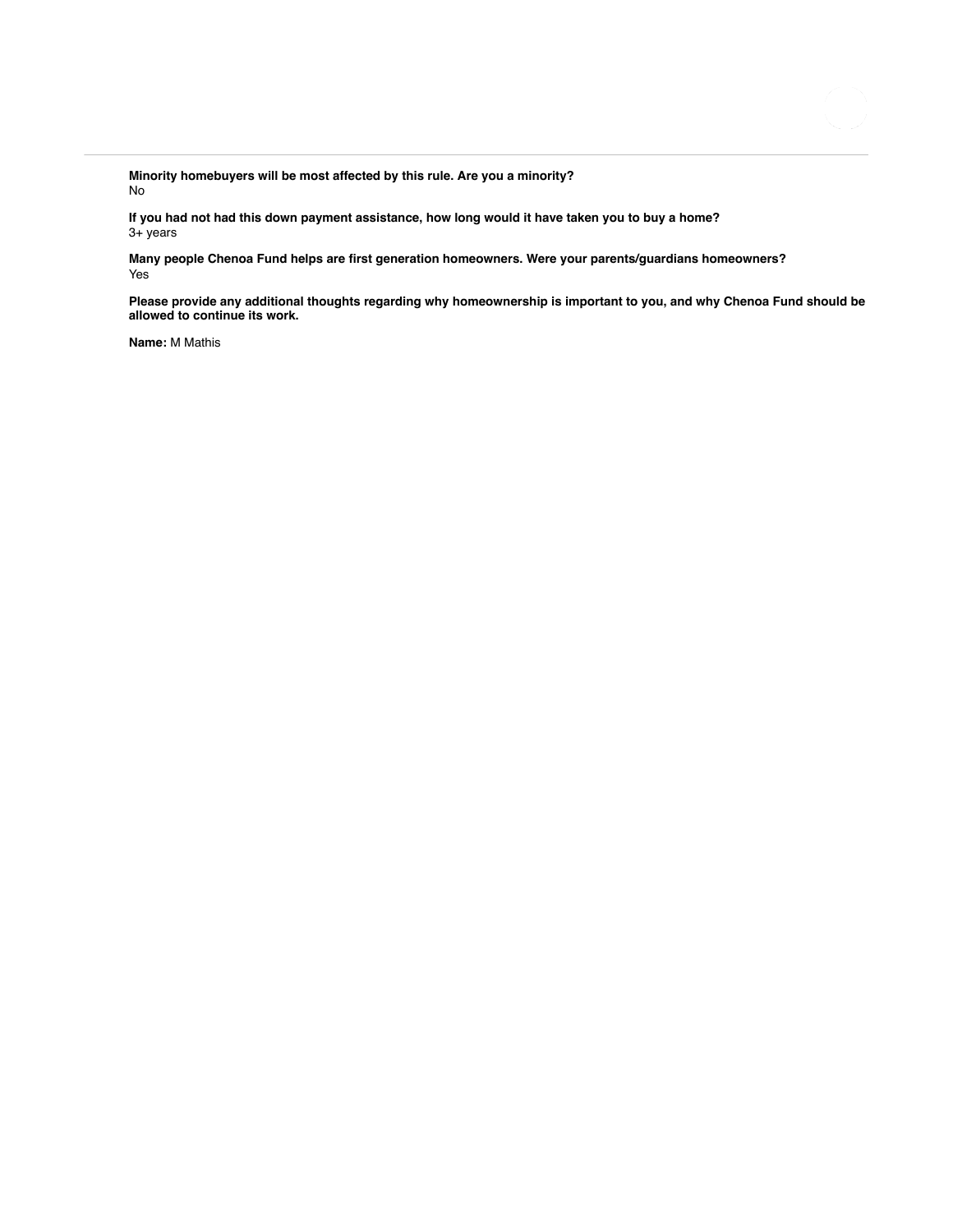20 plus years ago Not applicable Not applicable I was able to get a va loan. However, I see so many people around me struggle to get into a house be because of the down payment required. D Olson